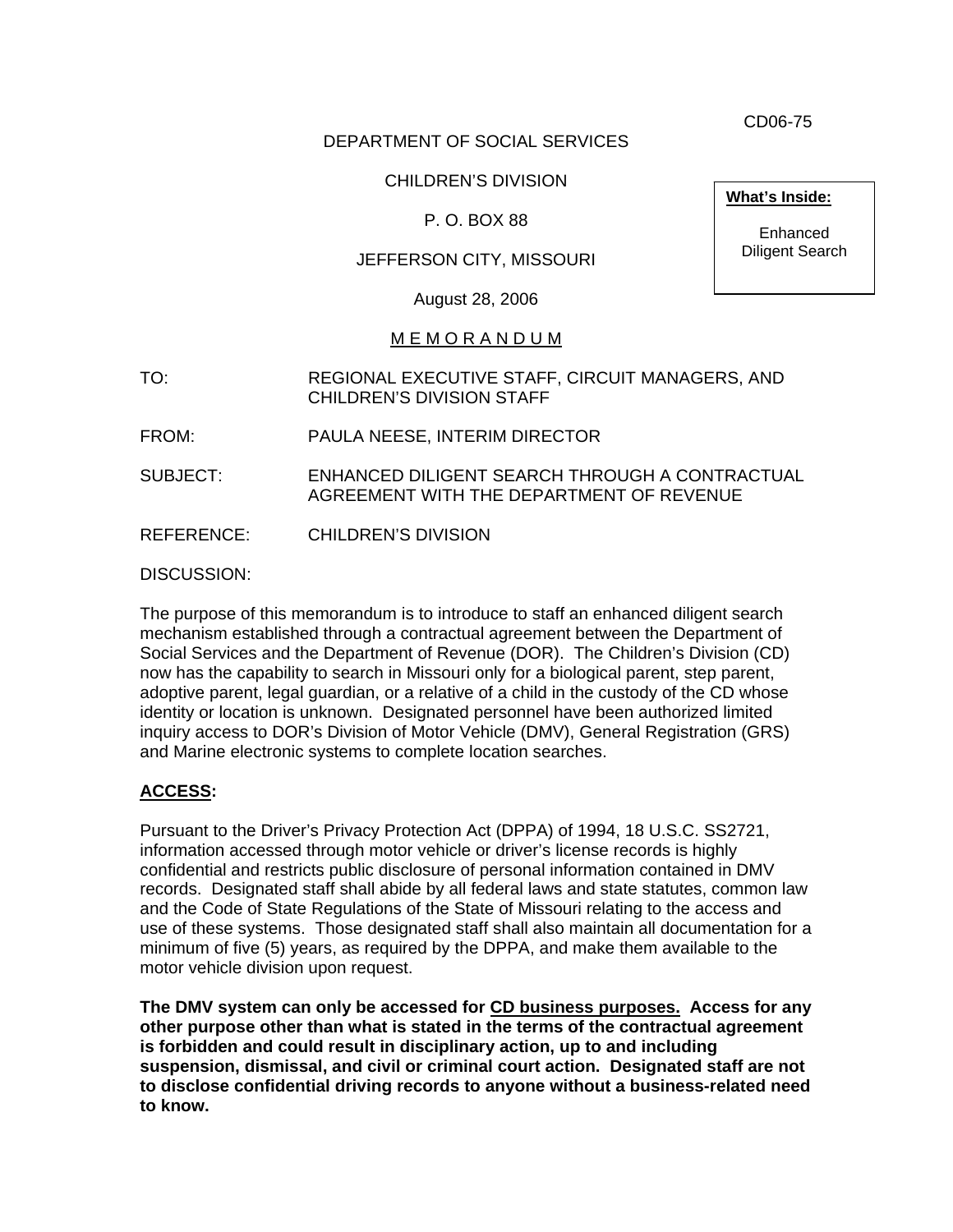#### **DESIGNATED PERSONNEL**:

The following is a listing of designated staff in each Region who have been trained and have inquiry access to complete a diligent search through Missouri's DMV:

#### **Northern Region**

Wendy Austin, Field Support Mgr. Michael Logsdon, Field Support Mgr. Livingston County Office **Fulton Office** 601 W. Mohawk, Suite B 106 N. Hospital Dr. 103 Chillicothe, MO 64601 Fulton, MO 65251 660-646-5770 573-592-4097 [Wendy.E.Austin@dss.mo.gov](mailto:Wendy.E.Austin@dss.mo.gov) [Michael.Logsdon@dss.mo.gov](mailto:Michael.Logsdon@dss.mo.gov)

#### **Southern Region**

Cape Girardeau County Office Springfield Annex 220 N. Fountain 1721 W. Elfindale, Ste. 205 Cape Girardeau, MO 63701 Springfield, MO 65807 573-290-5656 417-895-6591 [Frances.J.Gould@dss.mo.gov](mailto:Frances.J.Gould@dss.mo.gov) [Rhonda.S.Dlouhy@dss.mo.gov](mailto:Rhonda.S.Dlouhy@dss.mo.gov)

Frances Gould, Field Support Mgr. Rhonda Dlouhy, Field Support Mgr.

#### **KC Region**

Jackson County Office Jackson County Office 615 E. 13<sup>th</sup> St. 615 E. 13<sup>th</sup> St. Rm. 407 Kansas City, MO 64106 Kansas City, MO 64106 816-889-2815 816-889-2400 [Janice.F.Peterson@dss.mo.gov](mailto:Janice.F.Peterson@dss.mo.gov)

Janice Peterson, Adm. Asst. Carol Simpson, Office Support Asst.

## **St. Louis County**

Sue Lane, Office Support Assistant Phoelica McKenzie, SSSIII St. Louis County Office St. Louis County Office 9900 Page Ave. **4040 Seven Hills Dr.** St. Louis, MO 63132 Florissant, MO 63033 314-426-8402 314-877-3056 [Suzanne.Lane@dss.mo.gov](mailto:Suzanne.Lane@dss.mo.gov) [Phoelica.McKenzie@dss.mo.gov](mailto:Phoelica.McKenzie@dss.mo.gov)

#### **St. Louis City**

St. Louis City St. Louis City/Prince Hall 4411 N. Newstead Ave. 4411 N. Newstead Ave. St. Louis, MO 63115 St. Louis, MO 63115 314-877-2326 314-877-2311

Joan Garrison, SSSIII Allen Duckworth, Unit/Site Manager [Joan.L.Garrison@dss.mo.gov](mailto:Joan.L.Garrison@dss.mo.gov) [Allen.K.Duckworth@dss.mo.gov](mailto:Allen.K.Duckworth@dss.mo.gov)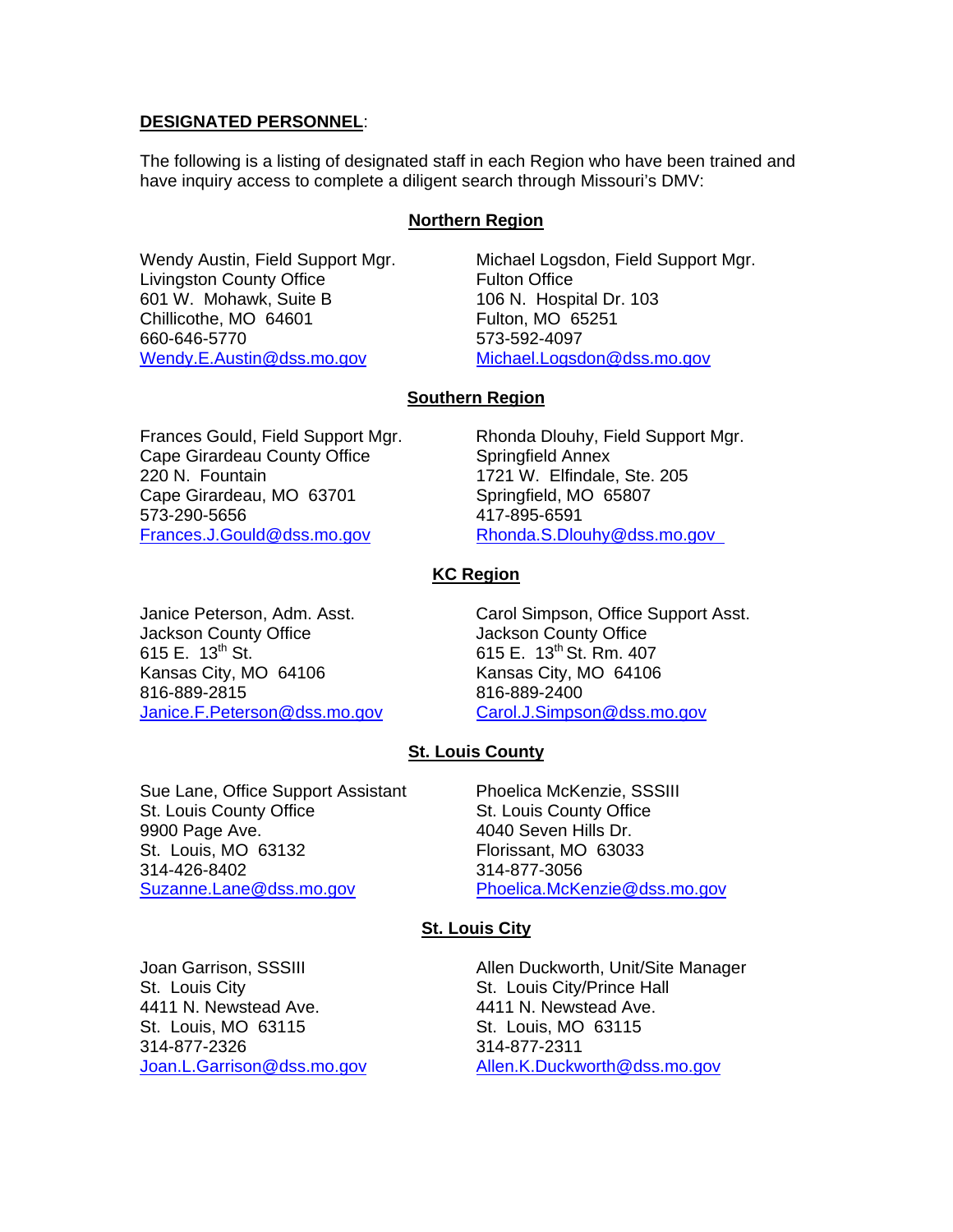Donna Larry, Clerical Services Supervisor St. Louis City/Wainwright 111 N.  $7^{th}$  St. St. Louis, MO 63101 314-340-7697 [Donna.M.Larry@dss.mo.gov](mailto:Donna.M.Larry@dss.mo.gov)

## **Central Office**

The following staff person at Central Office will be utilized as support for field staff when their designated person is unavailable or if technical assistance is necessary:

Belinda Luke, Program Development Specialist Cindy Wilkinson, Program Manager

All logon issues will need to be directed to the ITSD help desk at 1-800-392-8725 or 573-751-3811 for resolution.

#### **PROTOCOL FOR REQUESTING A SEARCH:**

Staff must first proceed with their regular methods of locating an absent parent through the completion of the CS-IV-E Eligibility referral process upon a child entering CD custody. Staff should refer to those steps identified in Section 4, Chapter 4, Attachment A of the Child Welfare manual before requesting designated personnel to begin their enhanced search.

Throughout the life of a case, the identity of an absent parent or relative may be identified whose whereabouts are unknown. Staff may request their designated staff perform a search of the DMV screens to locate those individuals by completing the CD-88 REQUEST FOR LOCATION SERVICES form. (Form and Instructions are attached.) A search will not be performed without the completion of the CD-88. This new form was designed specifically for staff to use as a tool to assist in completing and documenting their reasonable efforts to perform a diligent search to locate absent parents or relatives, as required by the Program Improvement Plan (PIP), Council on Accreditation (COA) and House Bill 1453.

Record searches may be conducted in the DMV, GRS or Marine systems in a variety of ways, such as by:

- Name (last, first)
- Social Security Number (SSN)
- Driver's license number,
- License plate number,
- Vehicle identification number (VIN)

If only a partial name, SSN, or driver's license number exists, the system may still be searched. Once the authorized staff person completes the search, the only information supplied to the worker will be the information provided on the form, and staff should not request other information which may be included in the system as this violates the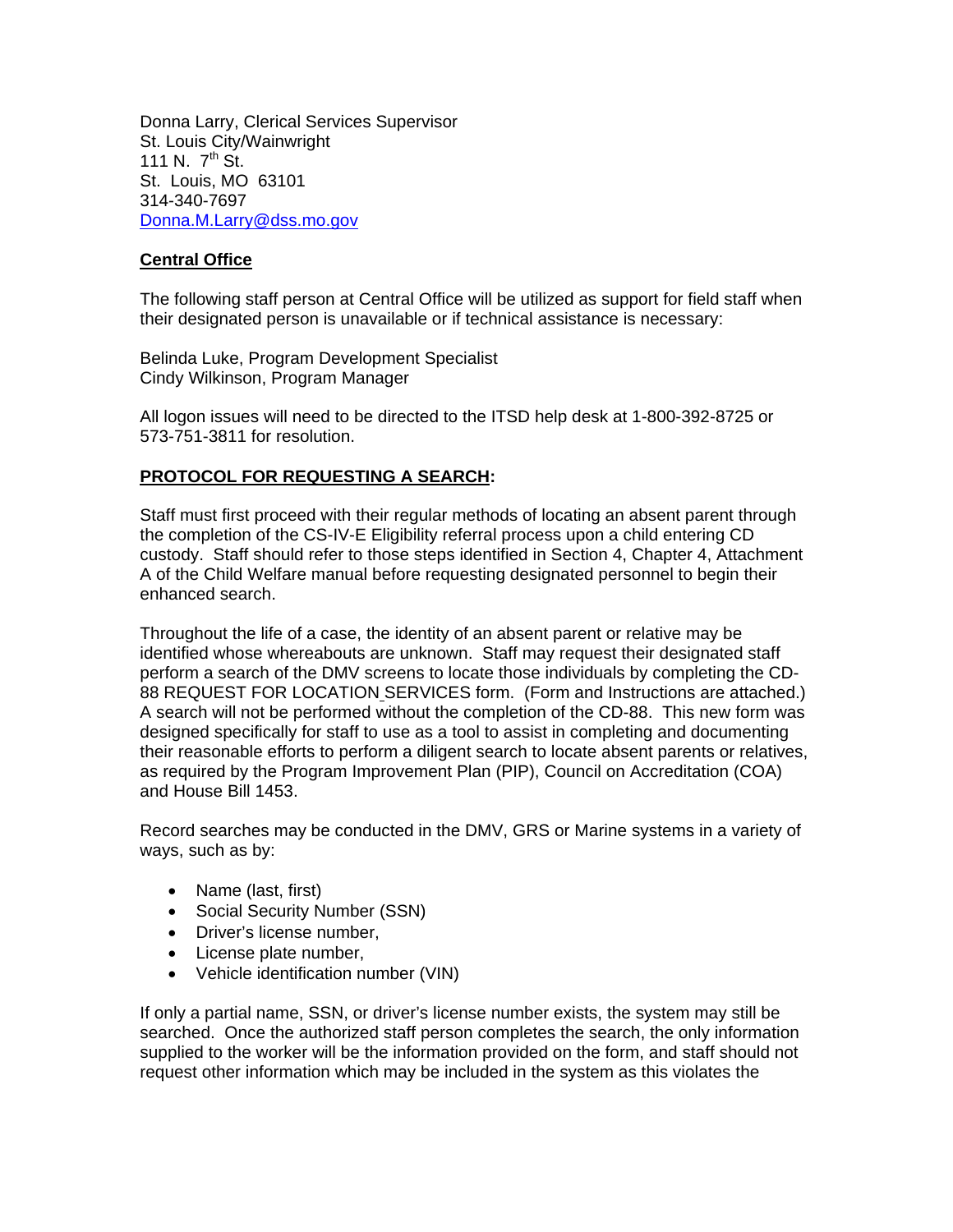contractual agreement. No personal information regarding the individual's driving record will be provided to the worker due to the highly confidential nature of the systems.

## **NOTIFICATION PROCEDURE**

When a search is successful the worker should contact the individual by means of a certified, registered letter. **Due to the confidential nature of a child's case, no identifying information should be provided in the letter.** The letter may state that the individual's name was provided to our agency as a parent or relative to a child in our custody as a possible placement resource. If the individual responds to the letter, the worker should verify their identity (by age/social security number/date of birth, or other identifying information as documented on the CD-88). Once the individual's identity has been verified, the child's identity can be released. If the individual desires to be considered as a placement resource, staff should proceed by completing a background check on the individual.

#### **DOCUMENTATION**

Case managers should document all information in the Assessment and Treatment section of their case files and file the form in the Forms Section. Pursuant to RSMo 210.127, the following has been added to Section 4, Chapter 7 "the division is to provide a search progress at each court hearing until the parent is either identified and located or the court excuses further search." This policy also applies to relative searches.

## **NECESSARY ACTION:**

- 1. Review this memorandum with all Children's Division staff.
- *2.* Review revised Child Welfare Manual chapters as indicated below.
- 3. All questions should be cleared through normal supervisory channels and directed to:

| <b>PDS CONTACT:</b>                                   | <b>PROGRAM MANAGER:</b>      |
|-------------------------------------------------------|------------------------------|
| Belinda K. Luke, PDS                                  | Cindy R. Wilkinson           |
| 573-751-8615                                          | 573-751-3171                 |
| Belinda.K.Luke@dss.mo.gov                             | Cindy.R.Wilkinson@dss.mo.gov |
|                                                       |                              |
| <b>CHILD WELFARE MANUAL REVISIONS:</b>                |                              |
| Section 4 Chapter 4 Attachment A                      |                              |
| <b>Section 4 Chapter 7</b>                            |                              |
| <b>Section 4 Chapter 8</b>                            |                              |
| Section 4 Chapter 12                                  |                              |
| <b>Section 5 Chapter 2</b>                            |                              |
| <b>Section 7 Glossary/Reference</b>                   |                              |
| <b>Table of Contents</b>                              |                              |
|                                                       |                              |
| <b>FORMS AND INSTRUCTIONS:</b>                        |                              |
| CD-88 Request for Location Services Form              |                              |
| CD-88 Request for Location Services Form Instructions |                              |
|                                                       |                              |